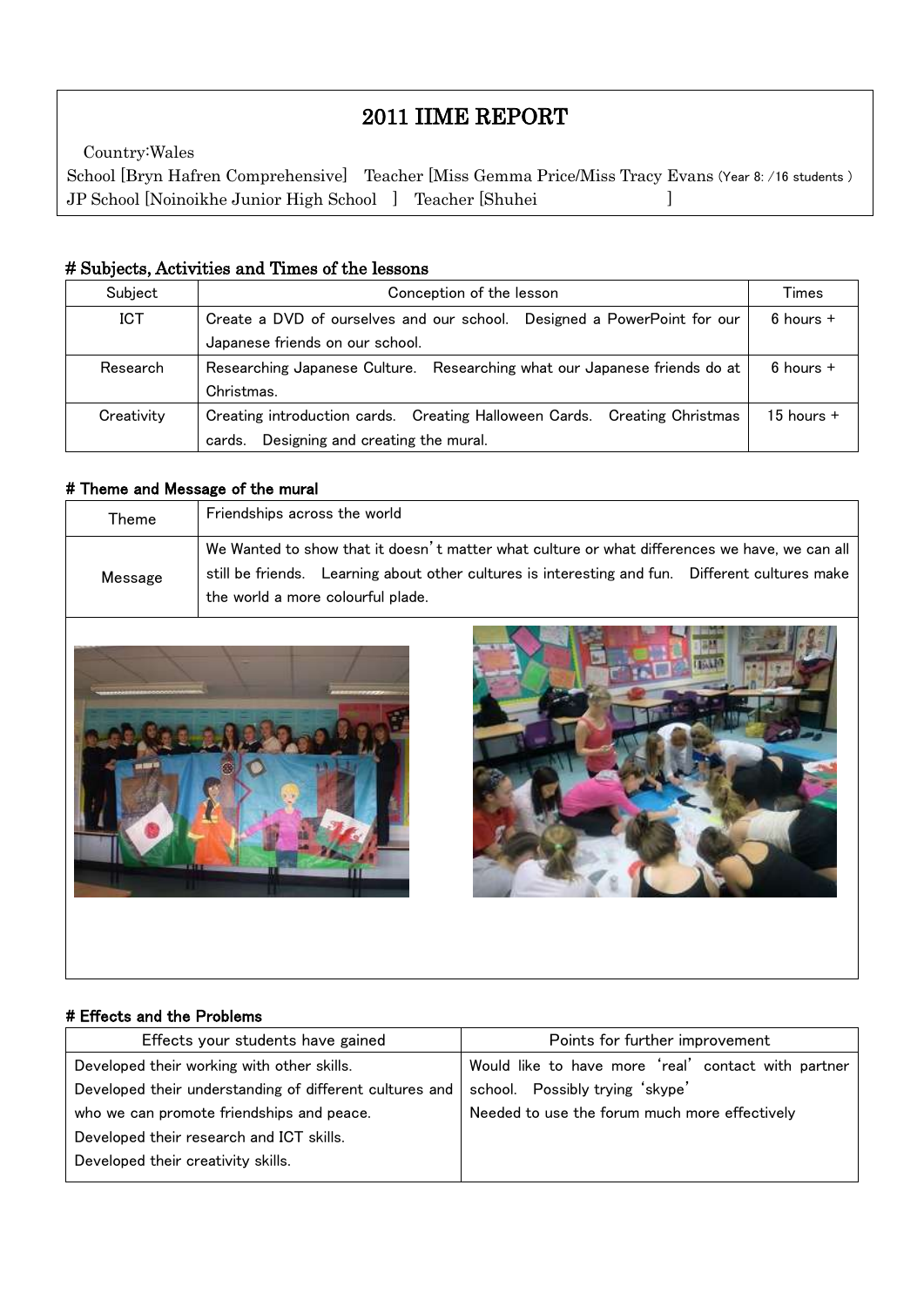# # Have you made your activity open in your school or in your local area? How was their reaction or reputation?

| PR you did inside/out of your school                    | Reaction/reputation from around                       |  |
|---------------------------------------------------------|-------------------------------------------------------|--|
| Displayed mural in the main hall.                       | People were very impressed. The parents of the pupils |  |
| In school magazine.                                     | were extremely pleased with the opportunities their   |  |
| In local newspaper.                                     | children have been provided with.                     |  |
| On school website.                                      |                                                       |  |
| Special assembly to praise and congratulate the pupils, |                                                       |  |
| as well as inform the rest of the school about the      |                                                       |  |
| project.                                                |                                                       |  |

# # Flow of the Activity

| Content          | Month          | What you did                                                                                                                                                                                                                                                                                                                         | Your students attitude/reflection                                                                                                                                                                                                                                                                     | Subject |
|------------------|----------------|--------------------------------------------------------------------------------------------------------------------------------------------------------------------------------------------------------------------------------------------------------------------------------------------------------------------------------------|-------------------------------------------------------------------------------------------------------------------------------------------------------------------------------------------------------------------------------------------------------------------------------------------------------|---------|
| Introducti<br>on | Oct            | Introduction cards.<br>DVD of school.<br>PowerPoint with pictures<br>ot<br>school life.                                                                                                                                                                                                                                              | Pupils really enjoyed reading and looking a<br>pictures on introduction cards. They really<br>enjoyed making DVD, but even more so<br>enjoyed watching their friends DVD.                                                                                                                             |         |
| Research         | Nov $-$<br>Jan | Used the internet to research<br>Japanese culture.<br>We made<br>notes and 'mini posters' in<br>practice for our mural. We also<br>researched Japanese Halloween<br>and Christmas, and made cards<br>for their friends.<br>They asked<br>their friends what they did for<br>these celebrations and enjoyed<br>reading their replies. | Pupils enjoyed learning about Japanese<br>cultures and comparing it with Welsh culture.<br>They also enjoyed making notes to tell their<br>Japanese friends all about Welsh Culture.<br>They loved the creating of Christmas Cards<br>and Halloween Cards, they were excited to<br>receive cards too. |         |
| Compositi<br>on  | Dec            | Our Japanese partner school<br>drew a brief design. We made<br>suggestions (i.e. to do one half on<br>culture<br>Welsh<br>rather than<br>British culture). Our Japanese<br>accepted<br>partners<br>our<br>suggestions $-$ a really good<br>partner school to work with.                                                              | Pupils enjoyed looking at our partner schools<br>suggestion for the mural. They liked adding<br>their own ideas to the mural $-$ it felt like a<br>mutual friendship between the two schools.                                                                                                         |         |
| Painting         | Jan-F<br>eb    | The pupils drew the outline in<br>then<br>pencil and<br>painted<br>it.<br>together                                                                                                                                                                                                                                                   | Fantastic team work skills. Pupils enjoyed<br>using the 'special' paints and materials.<br>They loved the chance to be creative and<br>were really excited when they saw what our<br>Japanese friends had painted for the 'Welsh'<br>side.                                                            |         |
| Appreciat<br>ion | Feb            | Displayed in main hall.<br>On school website.<br>On school magazine<br>In local newspaper                                                                                                                                                                                                                                            | Pupils loved seeing their work up on display<br>and in other forms of media.                                                                                                                                                                                                                          |         |